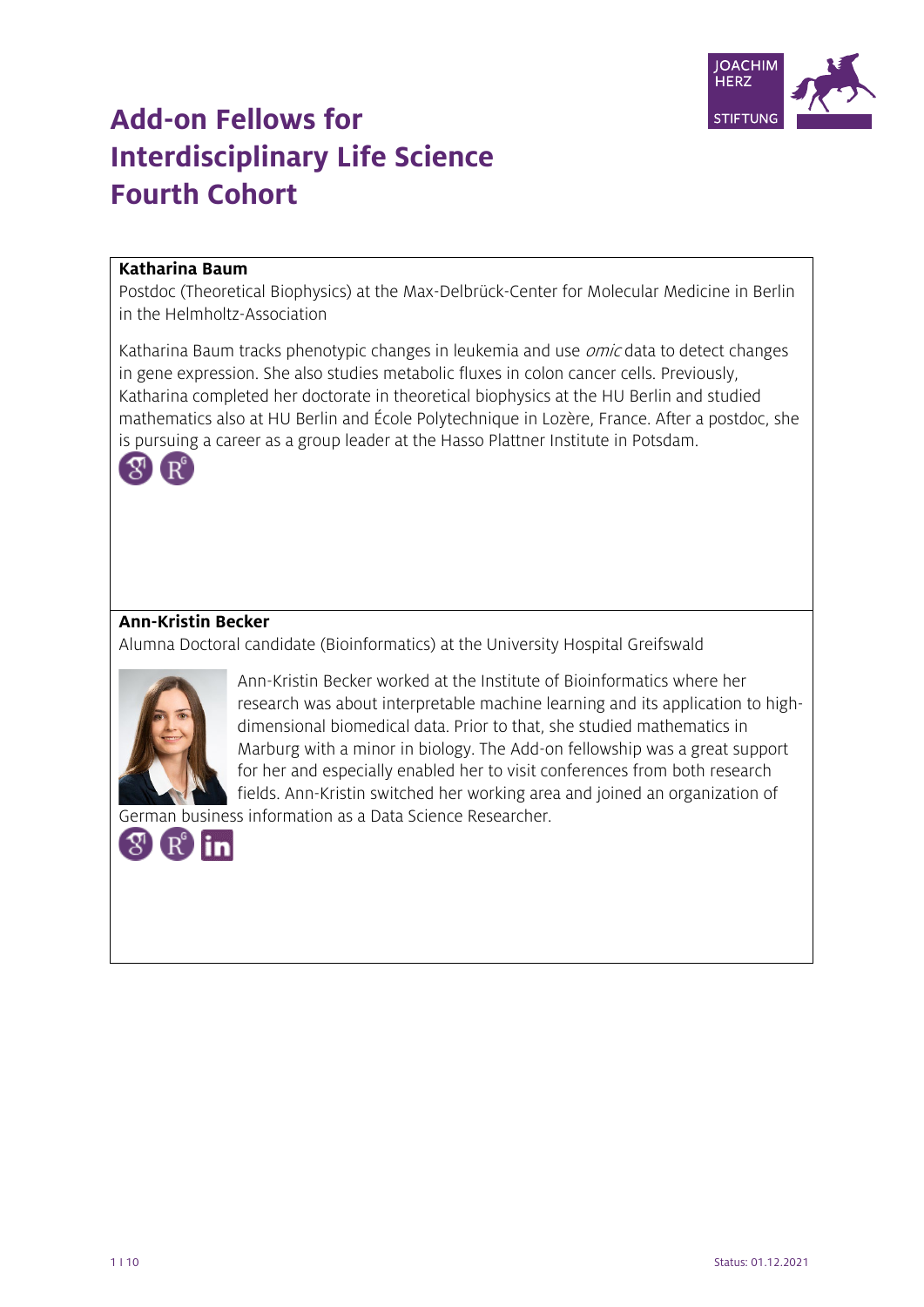

#### **Laura Bernáez Timón**

Doctoral candidate (Systems Neurosciences) at the Max-Planck-Institute (MPI) for Brain Research in Frankfurt

She grew to be an expert in imaging techniques, for example Magnetic resonance imaging, Positron-Emissions-Tomography, and 2-photon calcium imaging. Previously, Laura studied B.Sc. Biomedical Engineering at Universidad Carlos III de Madrid and M.Sc. Physics of Solids and Biological Systems at Universidad Autónoma de Madrid, both in Spain, and M.Sc. Interdisciplinary Neuroscience at Goethe University Frankfurt.

# **Gregory Born**

Alumnus Doctoral candidate (Neuroscience) at the Ludwig-Maximilian's-University of Munich



Gregory Born conducts his doctoral research on "The influence of corticothalamic feedback on visual spatial integration in the mouse dorsolateral geniculate nucleus". Previously, he studied psychology (B.Sc.) in Würzburg and neural and behavioral sciences (M.Sc.) at the International Max Planck Research School at the University in Tübingen. He spent time abroad at the Federal University of Rio Grande de Norte in Brazil.

in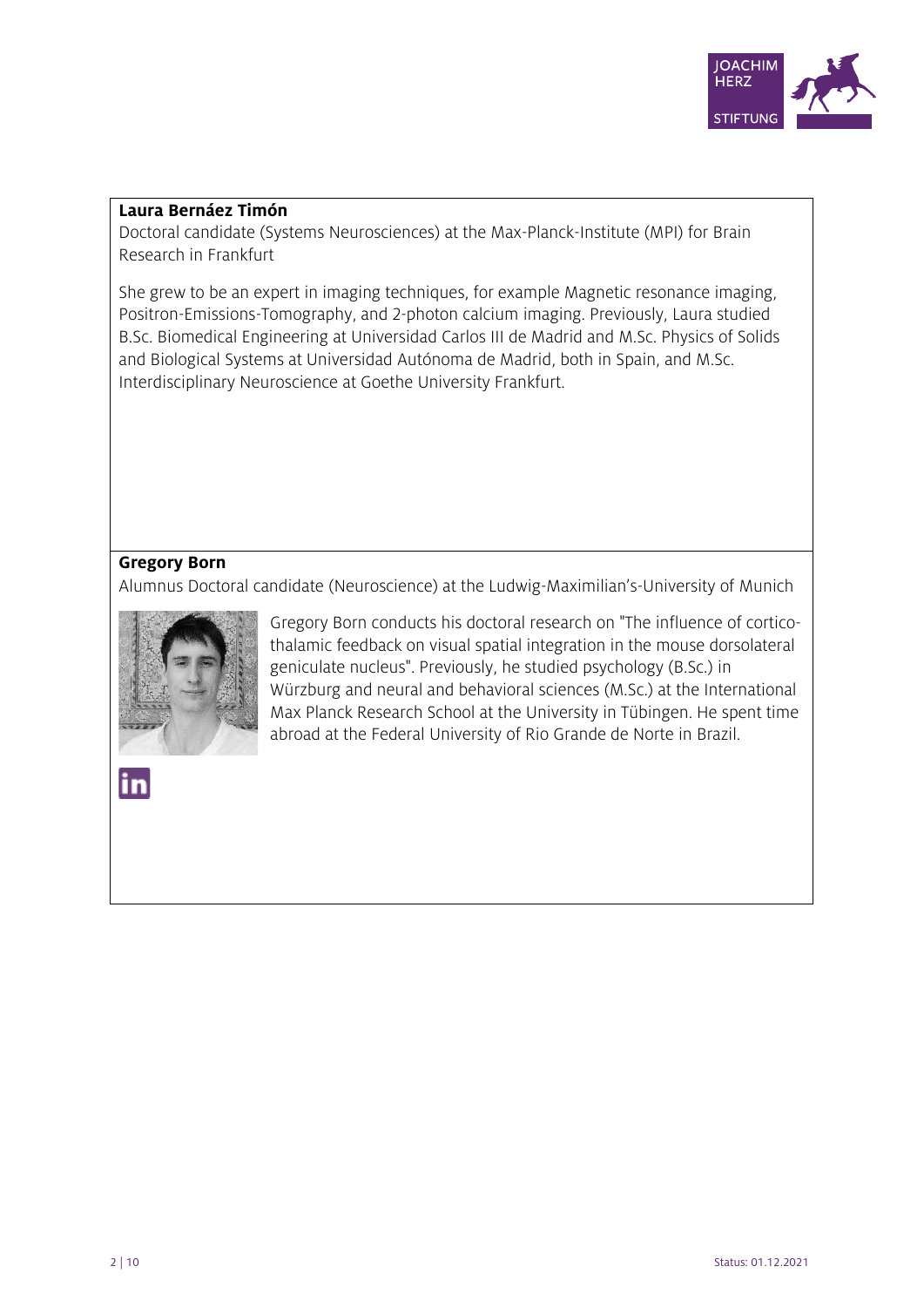

#### **Laura Breimann**

Doctoral candidate (Systems biology) at the Max-Delbrück-Center (MDC) for Molecular Medicine in Berlin in the Helmholtz-Association



Laura Breimann focused on dissecting the mechanism of dosage compensation in C. elegans by using imaging and image analysis tools. Through the BIMSB-NYU exchange fellowship, she obtained her doctorate. Previously, she studied Biochemistry with a focus on gene regulation in Tübingen, Munich, and Oxford. Her passion is community building. As a doctoral representative, she pushed for a safer work environment through harassment guidelines and mental health support.

For her postdoctoral position, she will move to Boston to join the lab of Ting Wu at Harvard Medical School. She is a very active fellow and regularly supports the Fellows of the new cohorts with expertise and exchange of experiences.



# **David Brückner**

Alumnus Doctoral candidate (Biophysics) at the Ludwig-Maximilian's-University of Munich



David Brückner is a NOMIS Foundation Postdoctoral Fellow at the Institute of Science and Technology Austria. His research focusses on the physical principles governing complex biological systems, including cell migration, developmental systems, and chromosome dynamics. To study these systems, he develops theoretical approaches combining inference methods, biophysical models, and information theory. David studied Physics at the University of Cambridge, followed by doctoral studies in the

group of Chase Broedersz at the LMU in Munich.

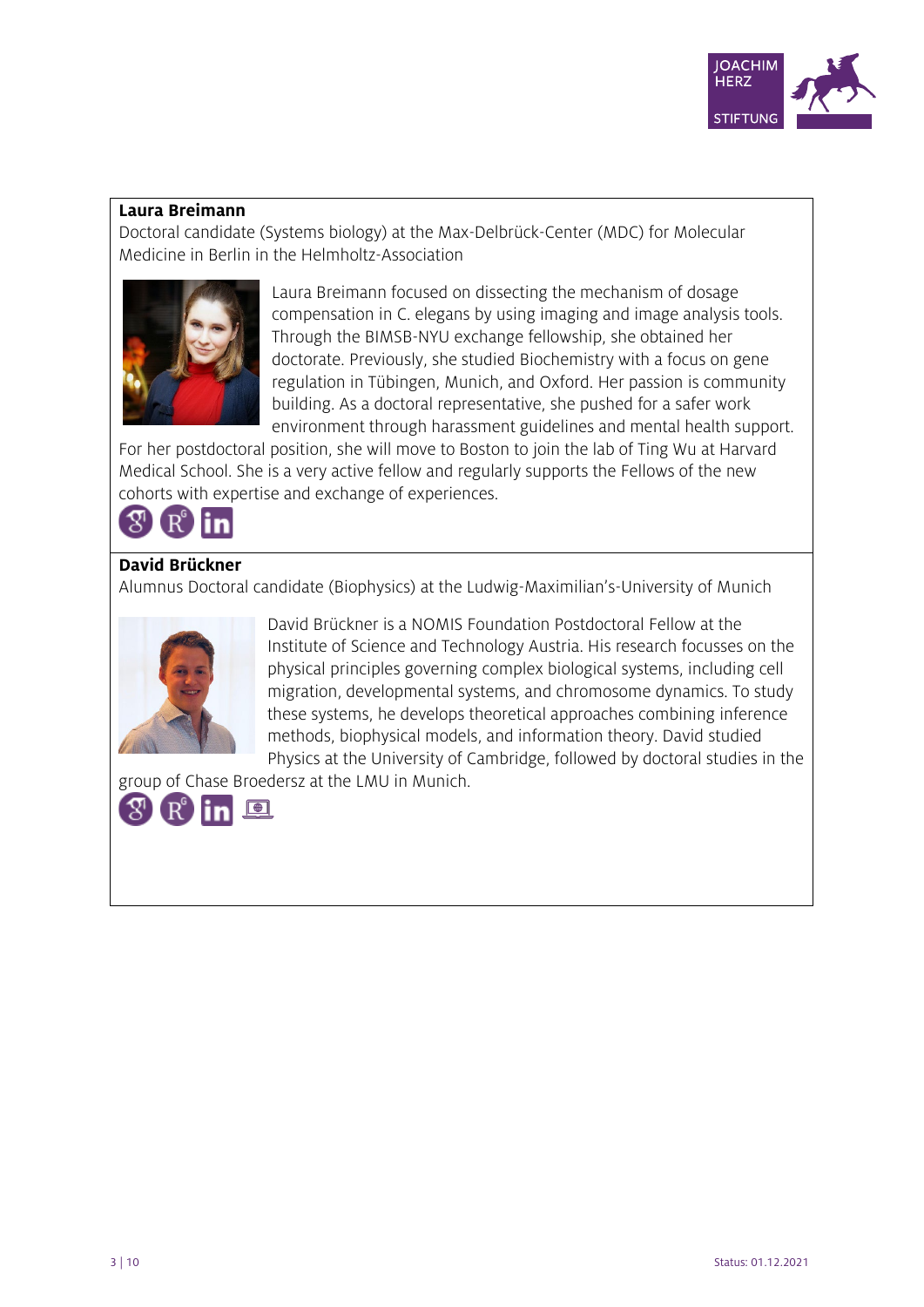

#### **Anna-Marie Finger**

Alumna Doctoral candidate (Chronobiology) at the Charité – University Hospital Berlin



Anna-Marie Finger focuses on mechanisms of cell-cell communication between peripheral circadian oscillators that drive coherent circadian rhythmicity on the tissue level. Prior to that, received her B.Sc. Biology from the University of Virginia and her M.Sc. Molecular Medicine from the Charité. Anna-Marie genuinely enjoys promoting and connecting the next generation of scientists and has been involved in the organization of the 2021 Summer School of Circadian Sciences and Chronobiology Gordon

Research Seminar (both funded by the Joachim Herz Stiftung "Begegnungszonen" program), as well as the SRBR Global Talk Series for early career researchers.



# **Jonathan Fiorentino**

Alumnus Doctoral candidate (Theoretical Biophysics and Bioinformatic) at the Helmholtz-Center in Munich



Jonathan Fiorentino studied Physics and did his doctorate at Sapienza University of Rome. He worked on physical models of gene expression regulation. Afterwards, he was a postdoc at the Helmholtz-Zentrum Munich where his research focused on theoretical models and bioinformatics analyses about cell decision making in embryonic development. After that, he joined the Italian Institute of Technology, where he started working on RNA biology

and RNA-protein interactions. The Add-on Fellowship allowed him to visit the experimental collaborators, to attend international conferences, to get all the equipment needed for his research and to network at Add-on Fellow meetings.

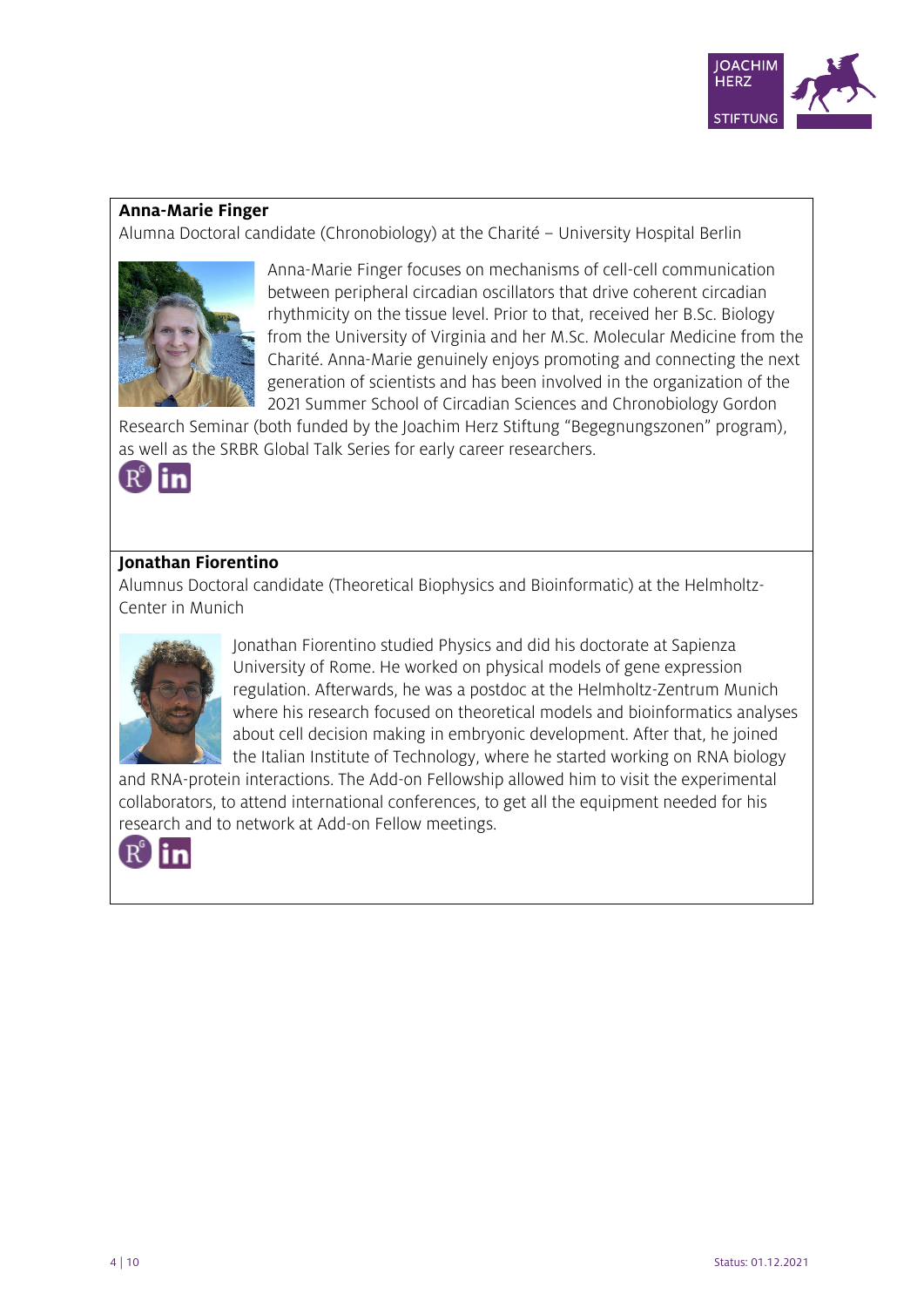

## **Ankita Garg**

Docotral candidate (Molecular Biology) at the University Hospital Hannover



Ankita Garg is focusing on RNA therapeutics from her master's to her postdoc. Currently, she strives to identify novel non-coding RNA, which modulate several pathways of cardiovascular diseases and develop them into potential therapies. Previously, she studied Biotechnology (B.Tech., M.Sc.) at the National Institute of Technology in Jalandhar and at the Indian Institute of Technology in Delhi, India. Her work requires collaborations to incorporate models such as Engineered Heart Tissues, Living Myocardial Slices, and in

vivo animal models to characterize and analyze novel therapies. The Add-on Fellowship support her in establishing collaborations, advancing her knowledge and skill set.

 $R^{\mathsf{c}}$ 

## **Jakob Gierten**

Postdoc (Systems biology and Medicine) at the Center for Organismal Studies at the Ruprecht-Karl's-University of Heidelberg

Jakob Gierten works in pediatrics, more specifically in children's cardiology. In his dissertation, he investigated cardiac phenotypes relevant to humans using a quantitative genetic approach in the fish model system. For this, Jakob used a combination of genome-wide analyses and microscopy. Previously, he studied medicine in Hamburg, Heidelberg and Paris. He completed his practical training at the Karlsruhe Institute of Technology.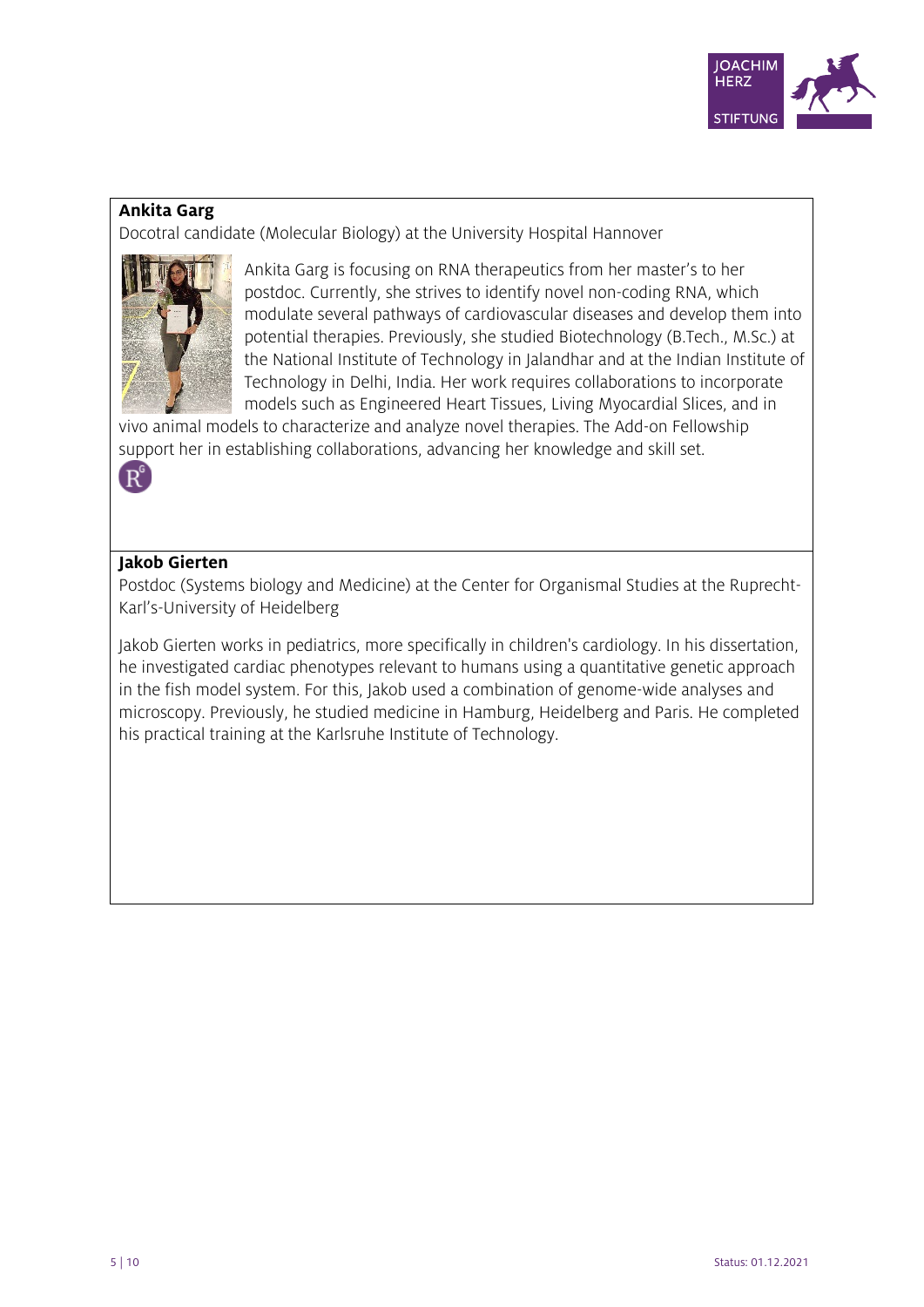

#### **Roman Herzog**

Alumnus Doctoral candidate (Molecular biology) at the Ludwig-Maximilian's-University of Munich

Roman Herzog is an expert in RNA-sequencing, protein expression analysis and mass spectrometry and is doing research on cholera, specifically on "Characterization of a novel Quorum sensing pathway in *Vibrio cholerae*". Previously, he studied biology and chemistry on a teaching degree and molecular biology in the M.Sc. program at LMU Munich. After completing his doctorate, his career led him to work as a project manager for the world market leader for service offerings in analytical methods in environment and food and later as a scientist Eurofins and later as a scientist for a biotechnology company in Bavaria.



# **Martin Hölzer**

Postdoc (Bioinformatics) at the Friedrich-Schiller-University of Jena



Martin Hölzer is a trained bioinformatician who works a lot with all kinds of sequencing data (the longer, the better) to unlock the secrets of biology. He studied at the Friedrich-Schiller-University of Jena, then he went to the European Bioinformatics Institute near Cambridge and is now continuing his academic journey at the Robert Koch Institute in Berlin. At the Robert Koch Institute he is deputy head of the Bioinformatics unit and responsible for research around real-time nanopore sequencing, rapid

detection of pathogens and microbial evolution – "certainly", Martin says, "thanks to the support of the Joachim Herz Foundation".

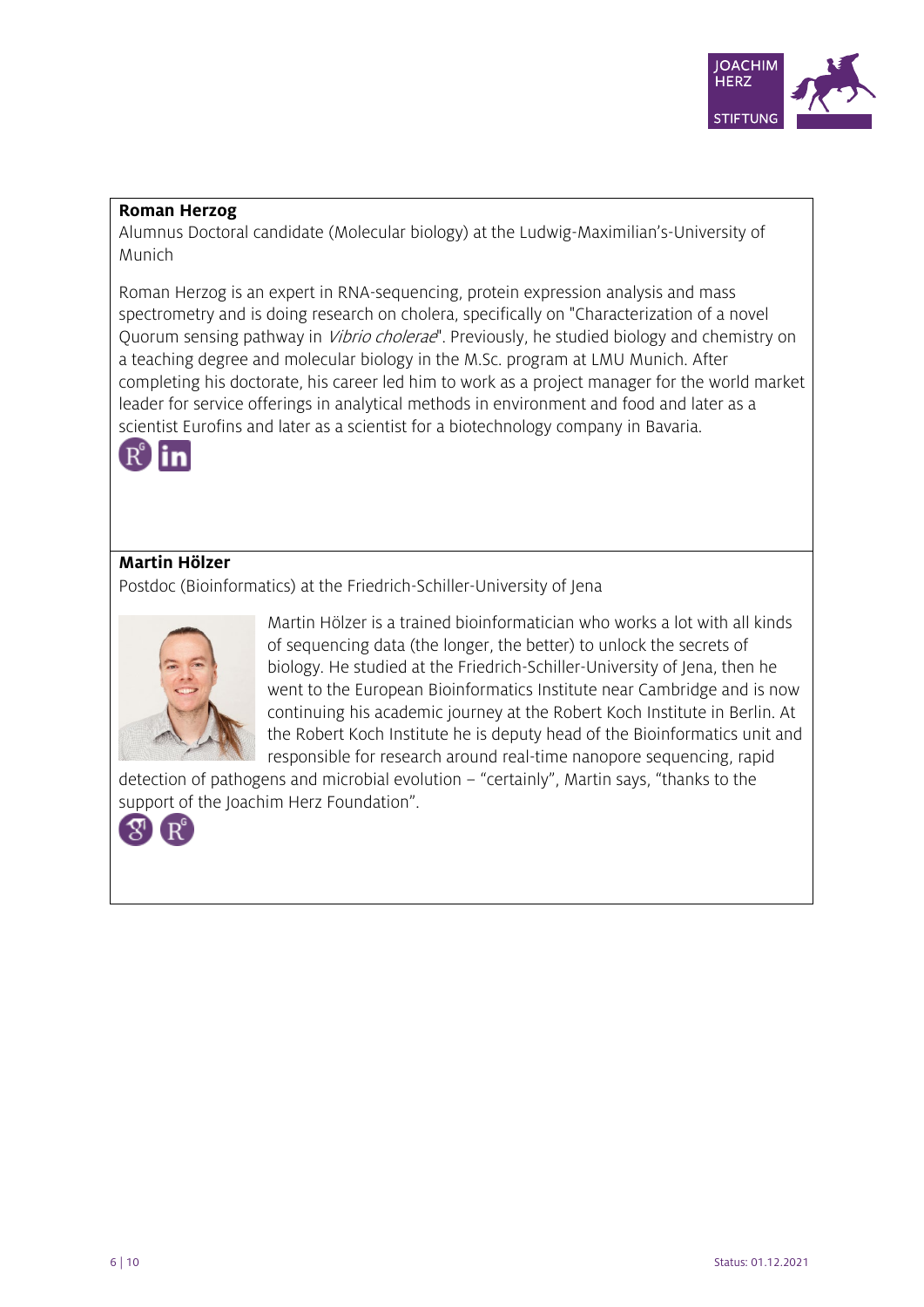

#### **Marius Lange**

Docotral candidate (Bioinformatics) at Helmholtz Center in Munich



Marius Lange is an applied mathematician, working at the interface of machine learning and molecular biology. In his research, he develops computational methods that describe continuous biological processes, such as development, regeneration or reprogramming, through the lens of single-cell genomics. For example, he developed CellRank, a toolkit that leverages RNA velocity to reconstruct cellular fate decisions. In the past, he studied physics and applied math at the universities of Freiburg,

London and Oxford. Thanks to the Joachim Herz Foundation, he was able to spend 3 months each in the labs of Dana Pe'er at in New York and of Mor Nitzan at the Hebrew University of



# **Benjamin Maier**

Doctoral candidate (Systems biology) at the Robert-Koch-Institute in Berlin

Benjamin Maier researches the spread of infectious diseases primarily in temporally resolved face-to-face contact networks. In addition to his research, he is a member of the student council and is proficient in a variety of computer languages and operating systems. Previously, he studied physics in B.Sc. and M.Sc. at HU Berlin. Benjamin followed up with a postdoc at the Robert Koch Institute.

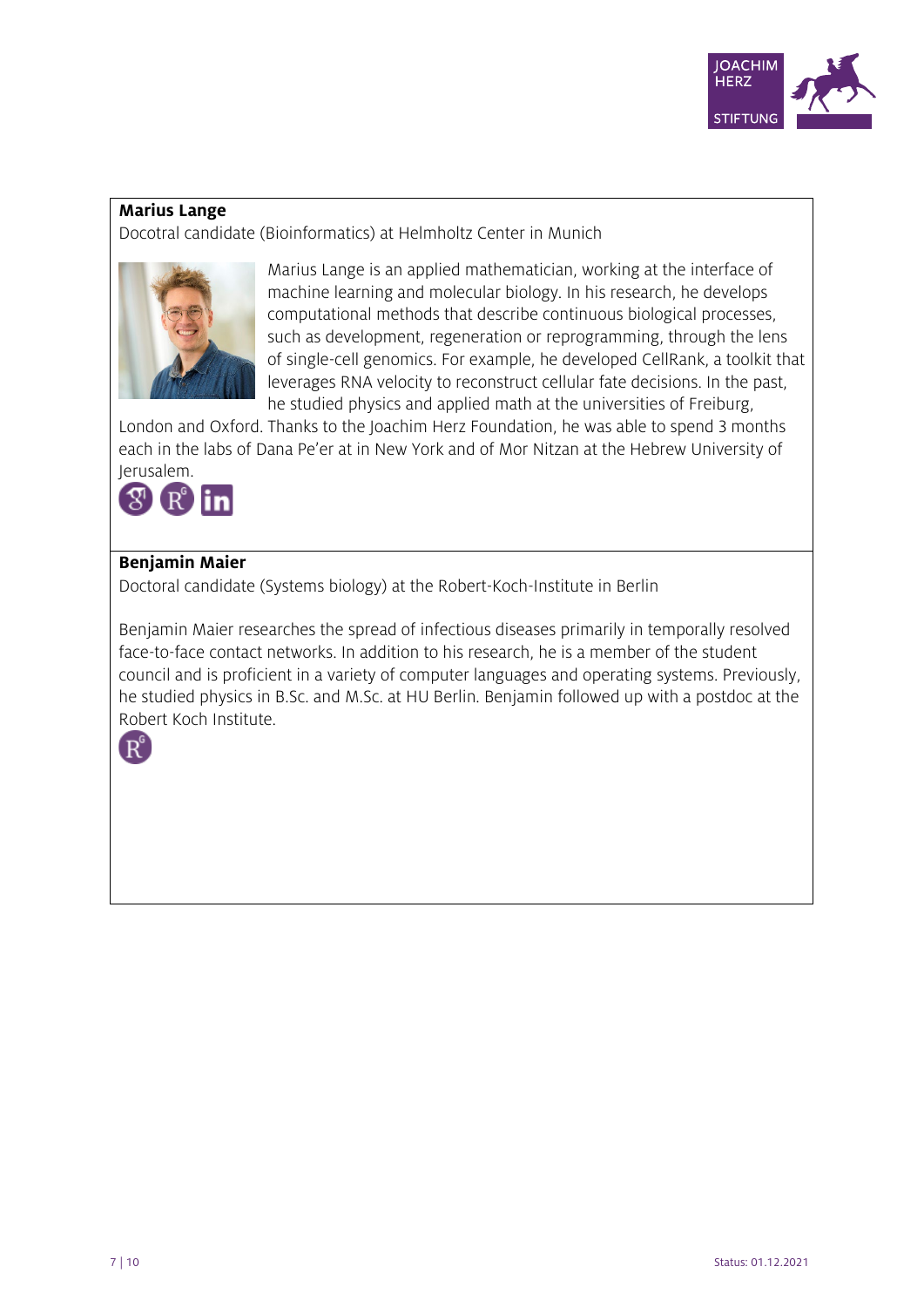

## **Felicia Maull**

Docotral candidate (Neuroscience) at the University Hospital Mainz



Felicia Dietsche's (née Maull) vita is influenced by two major interests: the fascination for natural sciences and the passion for language. Following her interest in science, she studied biomedicine and is currently working in basic molecular research. Yet, during her studies and while pursuing her doctorate, she never lost her enthusiasm for communication. As an intern, she worked at a radio station and in the editorial office of popular science magazines like GEO WISSEN and GEO WISSEN GESUNDHEIT. She strongly believes that science and

communication need not be separated fields but should go hand in hand.

#### **Ewa Sitarska**

in

Alumna Doctoral candidate (Biophysics) at the European Molecular Biology Laboratory (EMBL) in Heidelberg



Ewa Sitarska investigated the mechanobiology of the plasma membrane. In particular, she focuses on curvature-sensitive proteins and the complex interplay between the cell surface, the membrane trafficking machinery and the cytoskeletal networks that power cell migration and determine cell shape. She uses a wide range biophysical, biochemical and cell biology methods, from breeding and control of cell lines, the genetic scissors CRISPR/Cas9, flow cytometry, sequencing techniques, advanced microscopy

techniques to Atomic Force Spectroscopy and Nuclear Magnetic Resonance spectroscopy. Previously, Ewa studied biotechnology (B.Sc. and M.Sc.) and psychology (M.Sc.) at the University of Warsaw (Poland) with a research stay at the UT Southwestern Medical Center (USA).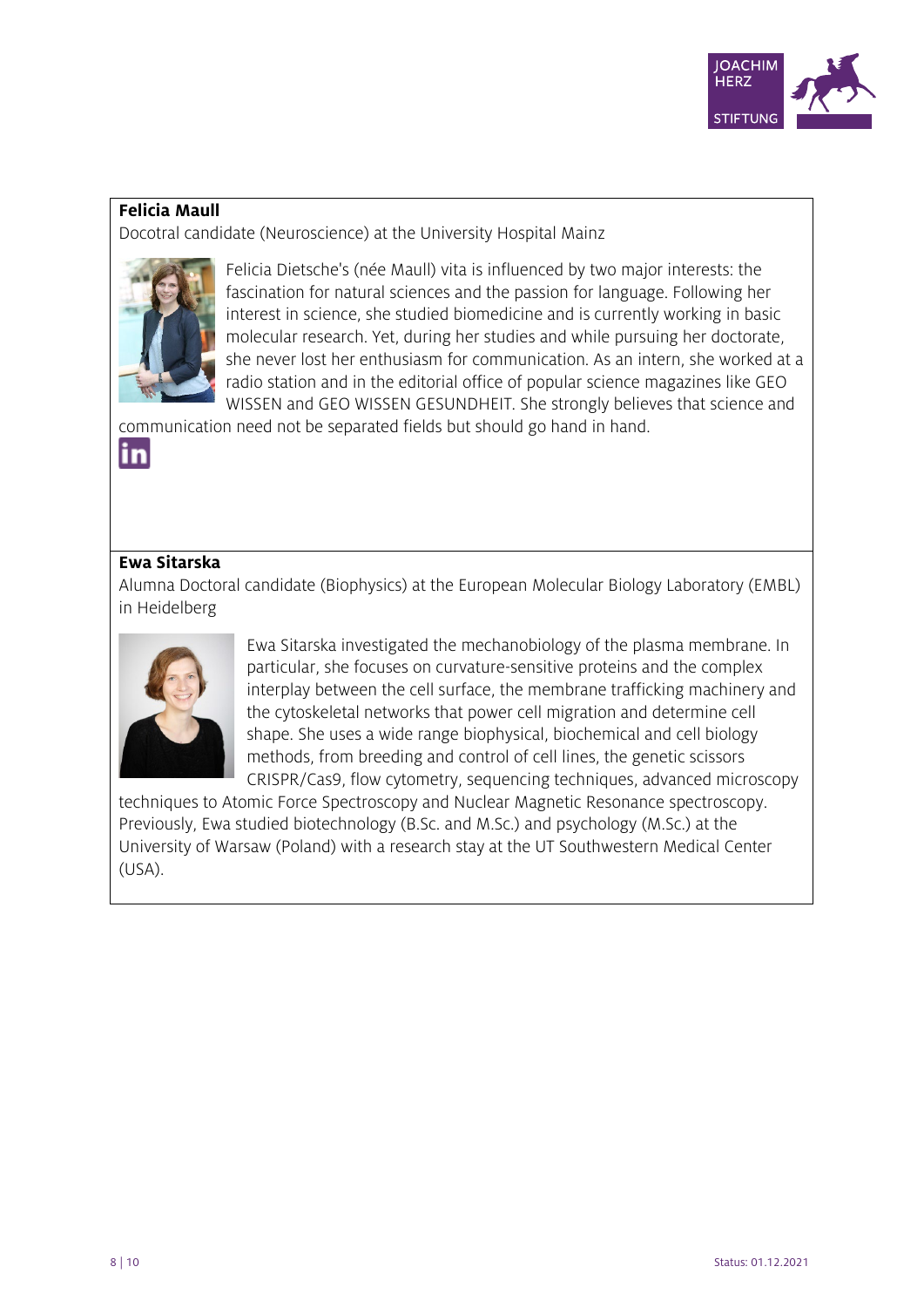

#### **Erika Urdaneta**

Alumna Doctoral candidate (Infection biology) at the Humboldt-University Berlin

Erika Urdaneta research RNA-protein interaction in bacterial infections and in blood parasites. She engaged as a teaching assistant and research assistant in cell biology and biochemistry and immunology of blood parasites at Universidad Simon Bolivar in Caracas, Venezuela. She previously completed her M.Sc. in biological sciences at the same university. After her postdoctoral career at HU Berlin, she joined the biotechnology company 10x Genomics.



# **Johannes Zierenberg**

Postdoc (Statistical Physics and Neurosciences) at the Max Planck Institute (MPI) for Dynamics and Self-Organization in Göttingen



Johannes Zierenberg studies stochastic processes in complex networks with a focus on information processing in neural networks and epidemic spread. His approach builds on experimental data to constrain numerical models and to derive analytical theories if possible. Of particular interest are emergent phenomena in the vicinity of (non-equilibrium) phase transitions, which goes back to his training in theoretical physics at the University of Leipzig where he

received his doctorate.